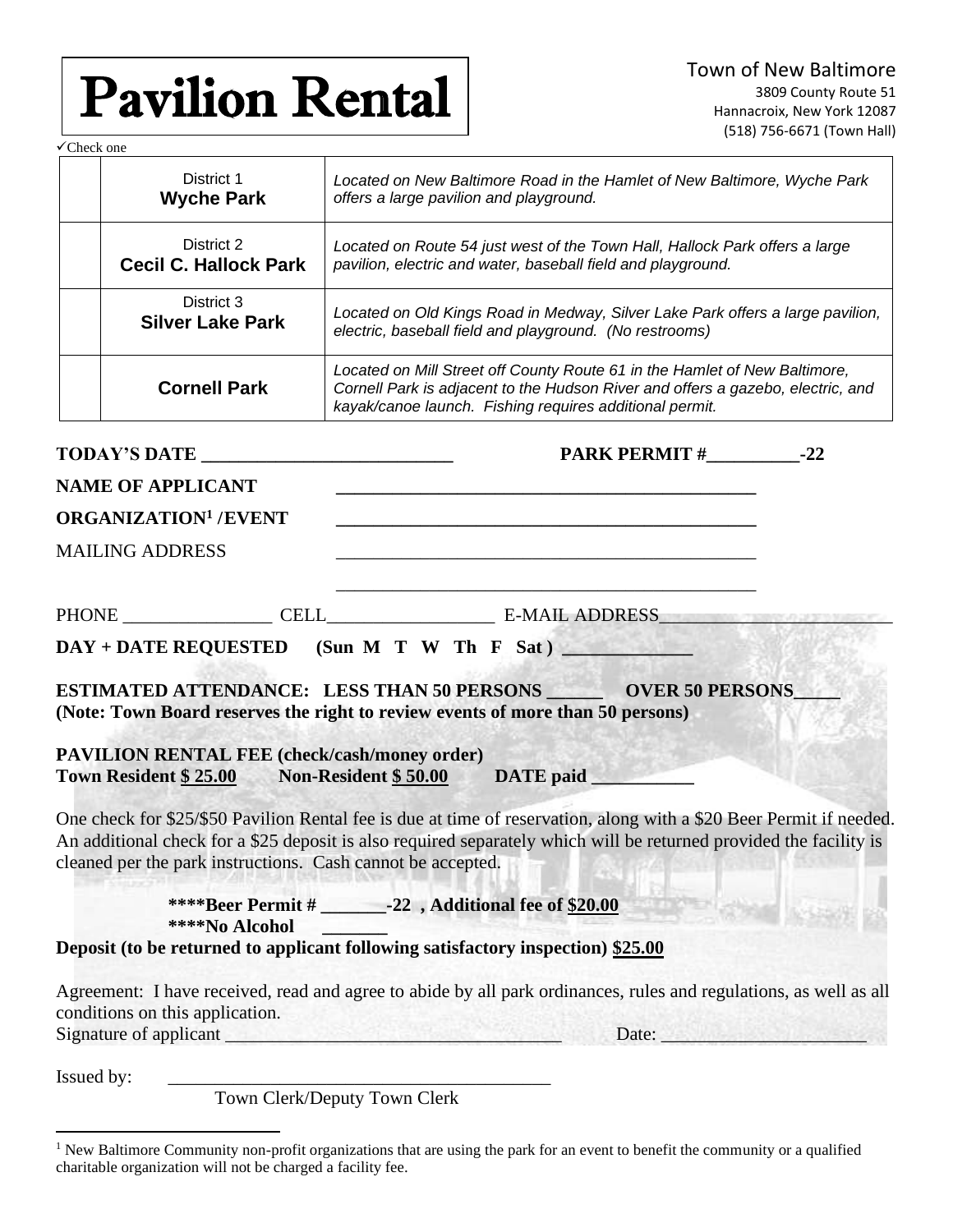### **POLICIES**

#### (Please read and sign below.)

- 1. Reservations for pavilion rental can be made by telephone. However, you must finalize your reservation by completing the rental form and paying the rental fee within one week after making your reservation. Otherwise, rental of the park can be given to another party if requested.
- 2. Reservations must be made at least one week in advance. Cancellations must be made 3 days prior to the event date (exceptions made for inclement weather).
- 3. A **rental fee of \$50.00/\$75.00** will be charged upon completion of the Rental Form; **\$25.00/\$50.00 rental fee and \$25.00 deposit**. Please enclose **two separate checks** so that one \$25.00 check will be refunded to applicant after the park has been inspected by the Town, considering the **clean-up check list**. Cash cannot be accepted.
- 4. A **Clean-Up Check List** is attached which must be completed. Note: The Town of New Baltimore will inspect the park the evening *before* your event, but the parks are not manned on weekends, therefore, you may want to inspect the park a few minutes before your event to make sure it is in satisfactory condition.
- 5. **Beer permit fees are \$20.00** additional and is non-refundable.
- 6. You must be 18 years of age to reserve a park facility and responsible adult supervision must be provided at all times to ensure that the park facilities and surrounding grounds are utilized in a safe and orderly manner.
- 7. Law enforcement officials have the authority to ask uncooperative offenders to leave the park. Any violation of park rules or other laws or regulations may result in loss of reservation and future access to park facilities.
- 8. All motorized vehicles must be left in designated parking areas. No motorized vehicles are allowed on the park's grassy areas, baseball fields and playground areas.
- 9. NO campfires allowed. Portable grills for cooking are allowed. All charcoal and ashes must be removed from the park area during clean-up (along with litter). Dumping of hot ashes on park grounds may cause a fire and is therefore forbidden.
- 10. **The park opens at dawn and closed as dusk**, unless otherwise authorized.
- 11. You must agree to be aware of **the noise level** created by those attending your event. Issuance of this rental permit is subject to the condition that the noise level created by those using the Park shall not exceed 80 decibels. If that noise level is exceeded this permit may be immediately rescinded.
- 12. You are responsible for keeping the park clean by leaving facilities and grounds free of litter. Patrons can help by wiping the picnic tables and cleaning spills on shelter floors. (This may include excessive litter, messes/spills left on shelter floor or picnic tables, damage to pavilion or picnic tables or other damage directly related to the rental use.)
- 13. The Town tries to keep the park and its facilities in good condition. Other users sometimes vandalize facilities or litter the grounds. Please report such conditions so that you are not held accountable. **Report suspicious activity or vandalism** at the park to the Highway Superintendent (756-2078), Greene County Sheriff (756-3300), or to NYS Police at 731-2333.
- 14. During the operation of the Town's Summer Youth Program (four-week program) access to the building/shelter may not be permitted in certain park facilities as supplies are stored. However, an electrical outlet and access to water will be available.
- **15. No bouncy-bounce equipment will be allowed in Town Parks per Town Board March 28, 2016 Meeting.**
- 16. For District 2 Park rentals only, the Outlaws Baseball Team has scheduled league games in March for the current season. If park reservations are made after March, there is a possibility that games have already been previously scheduled. The Town will let the team know when an event is scheduled and the **pavilion** will be available for picnics.

#### *I have read and agree to all of the above park policies.*

Applicant Signature **X** \_\_\_\_\_\_\_\_\_\_\_\_\_\_\_\_\_\_\_\_\_\_\_\_\_\_\_\_\_\_\_\_\_\_\_\_\_\_\_\_ Date\_\_\_\_\_\_\_\_\_\_\_\_\_\_\_\_\_\_\_\_\_\_

*Witness:* 

*Town Clerk/Deputy Town Clerk*